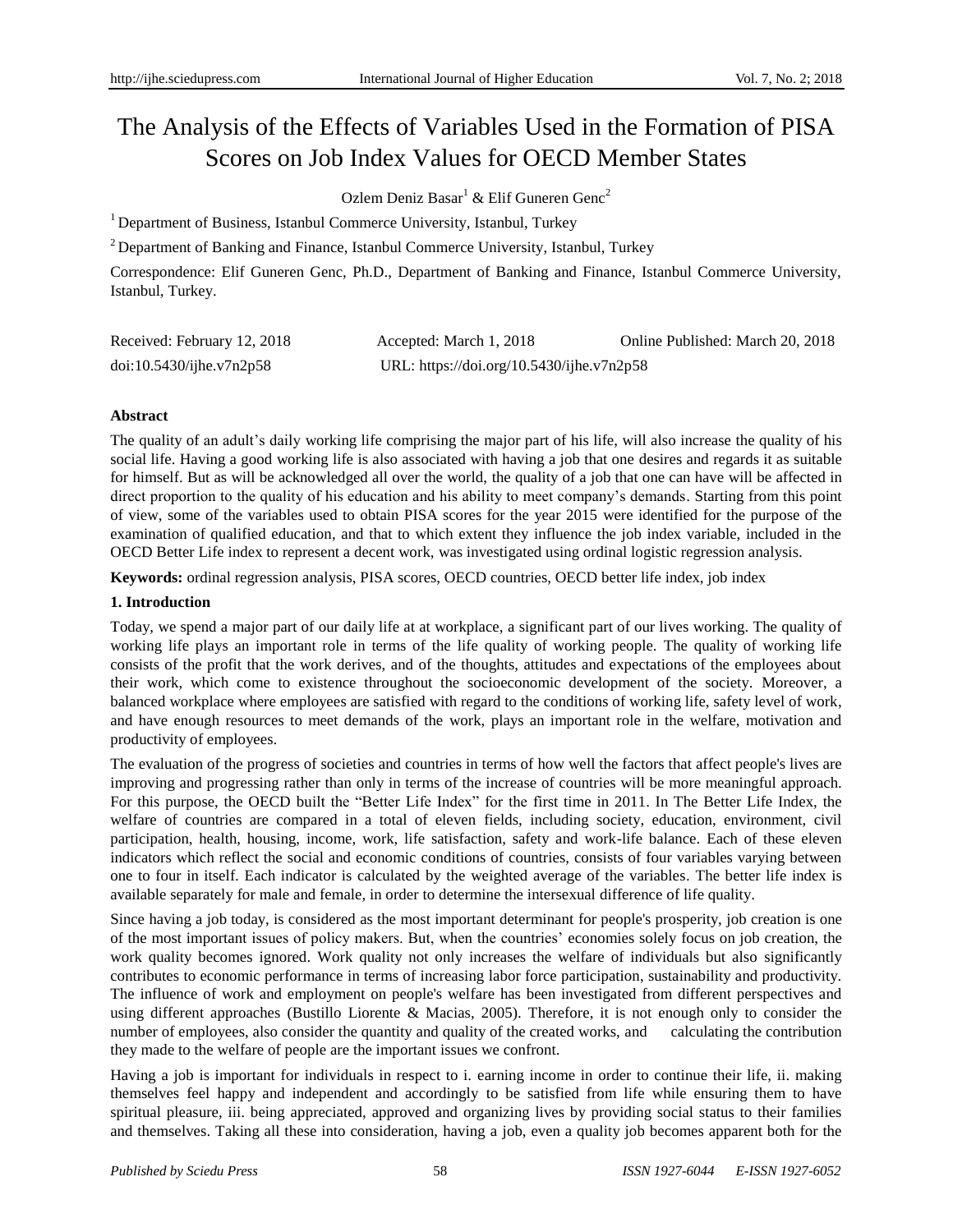individual and for the societies. Since the measurement of work quality has different meanings for individuals living in different countries, it makes difficult to compare intercountry socioeconomic groups.

In the "Life Better Index" prepared by the OECD, there are four variables under the main heading of "Job". These variables are "Job Security", "Personal Earnings", "Long-Term Unemployment Rate" and "Employment Rate".

*Job Security*: Job security, an important factor of employment quality, is expressed as the expected loss of earnings in case of unemployment. It was found in Green's study in 2011 that while labor security results in positive consequences for individual such as life satisfaction and medical condition; insecurity in the labor market has negative effects on that (Green, 2011). Job insecurity can affect profits of companies, reducing society –oriented winning investments as well as company-specific skills and productivity, by shaping people's political views, increasing social unrest, and through the deterioration consumer confidence and saving behaviors (Cazes, Hijzen, & Saint-Martin, 2015).

*Personal Earnings:* Compensations from several resources, including fees that come along with employment, personal incomes, salaries and premiums from liberal profession, dividends from investment and distributions, rental income from real estate investments, profit sharing from businesses, other financial benefits are among the income sources of households.

*Long-Term Unemployment Rate:* Long-term unemployment is defined by calculating the length of the time during which people are unemployed, in many studies and reports published by the International Labor Organization (ILO) on the labor market and employment. According to these studies, those who are unemployed for one year or longer are defined as "long-term unemployed". The people who are unemployed for one year or longer are implied in the long-term unemployed definition of the program of "Struggle With Long-Term Unemployed" which was carried out by the European Commission in 1984 (Sexton, 1988).

The unemployed are defined as people who are not working at the moment, but ready to work and actively look for job. Unemployment can last only for a few weeks or months, in this case, it doesn't constitute a problem. However, unemployment can sometimes last longer. Long-term unemployment can have a major negative impact and lead to loss of talent and further decrease in employability.

The factors affecting long-term unemployment consist of i. increase in total unemployment rates, ii. growth, technological developments and global competition, iii. role of employers and the obstacles in front of the integration to the labor market (Duruel, 2007).

*Employment Rate:* This rate has referred to those who are over 15 years old, who say they work in a profitable business for at least one hour a week, as the percentage of working age-population. Employment rates are shaped by the politics of governments, within the economic conjuncture, and indicate to which extent labor resources are used. There is a strong relationship between the level of development of the countries and the employment rate. Developing countries have a lower employment rate than developed countries. Besides, the data related to employment rate, and to the statuses of employed persons in the workplace provide information about employee behaviors, working conditions, and socioeconomic groups (Campbell, 2014).

While quality job provides financial prosperity for employees, their lifelong earning levels increase, which results in an increase in the average income levels of both individuals and countries thus increasing life satisfaction.

Large-scale exams are practices used to assess student achievement both nationally and internationally (Dossey, O'Sullivan, & Gonzales, 2006). Internationally applied large-scale exams are used to compare student performances and student environments between different countries, and to assist countries to identify their national educational problems and to develop new educational policies, by revealing their educational statuses (Grek, 2009).

The most comprehensive international educational research in the sense of large-scale exam is the Program for International Student Assessment (PISA). The Program for International Student Assessment (PISA) is an international questionnaire, which aims to worldwide evaluate 15 year old students' educational systems on the subjects of science, mathematics, reading, cooperative problem solving and financial literacy by testing their knowledge and skills, and which is repeated every three years.

PISA exams have gained significant importance over time as they are determinant for reviewing education policies around the world (Bulle, 2011). Besides, governments can constitute different educational policies by means of PISA exams (Waldow, 2013).

In 2013, Ozmusul studied the school systems of selected OECD countries in four dimensions, namely equity learning equity, school resource equity, participating in education, and digital equity. The writer created an equity index, and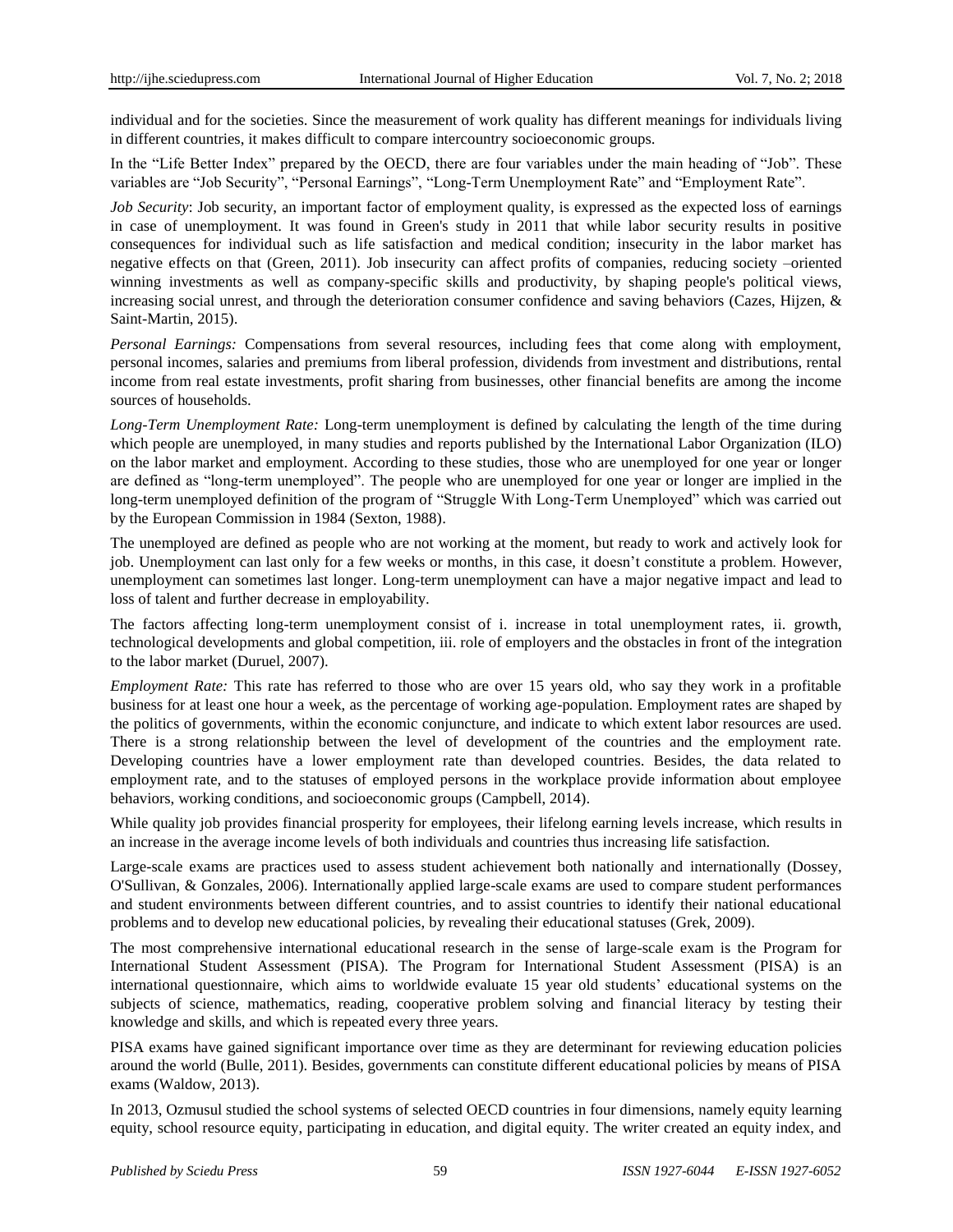found that selected OECD countries were insufficient in terms of learning equity, school resource equity, and digital equity (Ozmusul, 2013).

Stevenson and Wolfers found in their studies in 2008 that the life satisfactions of countries increase and they become happier as per capita GDP increases (Stevenson & Wolfers, 2008).

In January 2016, The United Nations identified 17 targets under the title of "Sustainable Development Goals", to policy and finance of which it will promote. 17 targets include poverty eradication, economic inequality, peace and justice. The aim is to make a better life sustainable, and act collectively at 17 main topics determined for this.

Two of the 17 sustainable development goals of the United Nations is "quality education", and "a decent work and economic growth". Qualified training is an affordable encompassing education without gender discrimination. Decent work and economic growth include the provision of decent work, with full and productive employment, without gender discrimination.

These two sustainable goals are interwoven. In our study, it was aimed to find how much the decent work is influenced by the increase of qualified education for OECD member countries. For this purpose, the "Job" index, which was included in the OECD better life index, was selected as the variable representing "decent work", some variables used in the calculation of PISA scores were defined as variables representing "quality education". Thus, while long-term unemployment preventive employment policies were determined with these two sustainable development goals; to increase and improve the abilities of those who have been unemployed for a long time can be provided through training strategies.

If countries make investment especially for education and training, they will be more successful in guiding young people on subjects where they are capable of. Besides, more productive and better working environment is provided with a better income. Thus, dynamic, sustainable, innovative and people-centered economies can be created.

#### **2. Methodology**

One of the most commonly used methods in investigating the relationships between variables, if available, in satisfying assumptions is creation of models through related variables. In such cases, the structure of the dependent variable is more important in preferring the model to be used. Logistic regression analysis is an utilized method in case that the dependent variable has a binary (or dichotomous) structure, and that if the independent variable or variables exhibit a categorical or continuous structure (Ranganathan, Pramesh, & Aggarwal, 2017). The data may not always be binary. Different logistic regression techniques can also be applied in case of presence of categories that more than two. The multinomial logistic regression is used in case of the presence of categories that more than two; ordinal logistic regression analysis is used in case of the presence of categories that more than two, but of presence of a hierarchical ordering according to the importance level. In this study, ordinal logistic regression analysis, in which the dependent variable was categorized hierarchically, was used.

Ordinal variables can be defined as variables that are ordered in themselves, according to their significance levels. Ordering length of hospitalization as "short", "middle" and "long" (Kleinbaum, Kupper, Nizam, & Muller, 2008, p. 646), ordering work performances of the people as "insufficient", "satisfactory", and "sufficient" (Hosmer, Lemeshow, & Sturdivant, 2013, p. 289), or ordering motion pictures as one star, two stars, etc. depending on their ratings (Seah, Tsang, & Ong, 2012, p. 1074) can be given as examples for ordinal sorting. The ordinal logistic regression analysis should be used instead of multinomial logistic regression analysis in cases where dependent variables are in order according to their importance levels (Das & Rahman, 2011, p. 2).

There are many different ordinal logistic regression models. Partial proportional odds models (Peterson & Harrell Jr., 1990, p. 208) and Robust ordinal regression (Angilella, Corrente, Greco, & Słowiński, 2016) are some of the examples of ordinal logistic regression models used in recent years. However, the most commonly used ordinal lojistic model in practice was titled as the proportional odds model (McCullagh, 1980, p. 110). The model is shown in Equation 1.

$$
Pr[Y \ge j | X] = \frac{1}{1 + exp[-(\alpha_j + X\beta)]}
$$
\n(1)

In the model,  $j=1, 2, ..., k$  refer to the levels of the dependent variable (Frank E. Harrell, 2001, p. 333) The equality definition of the proportional odds model can be indicated in the odds form of inequalities as follows.

$$
Odds(X) = \frac{P(Y \ge j | X)}{1 - P(Y \ge j | X)} = \frac{P(Y \ge j | X)}{P(Y < j | X)}\tag{2}
$$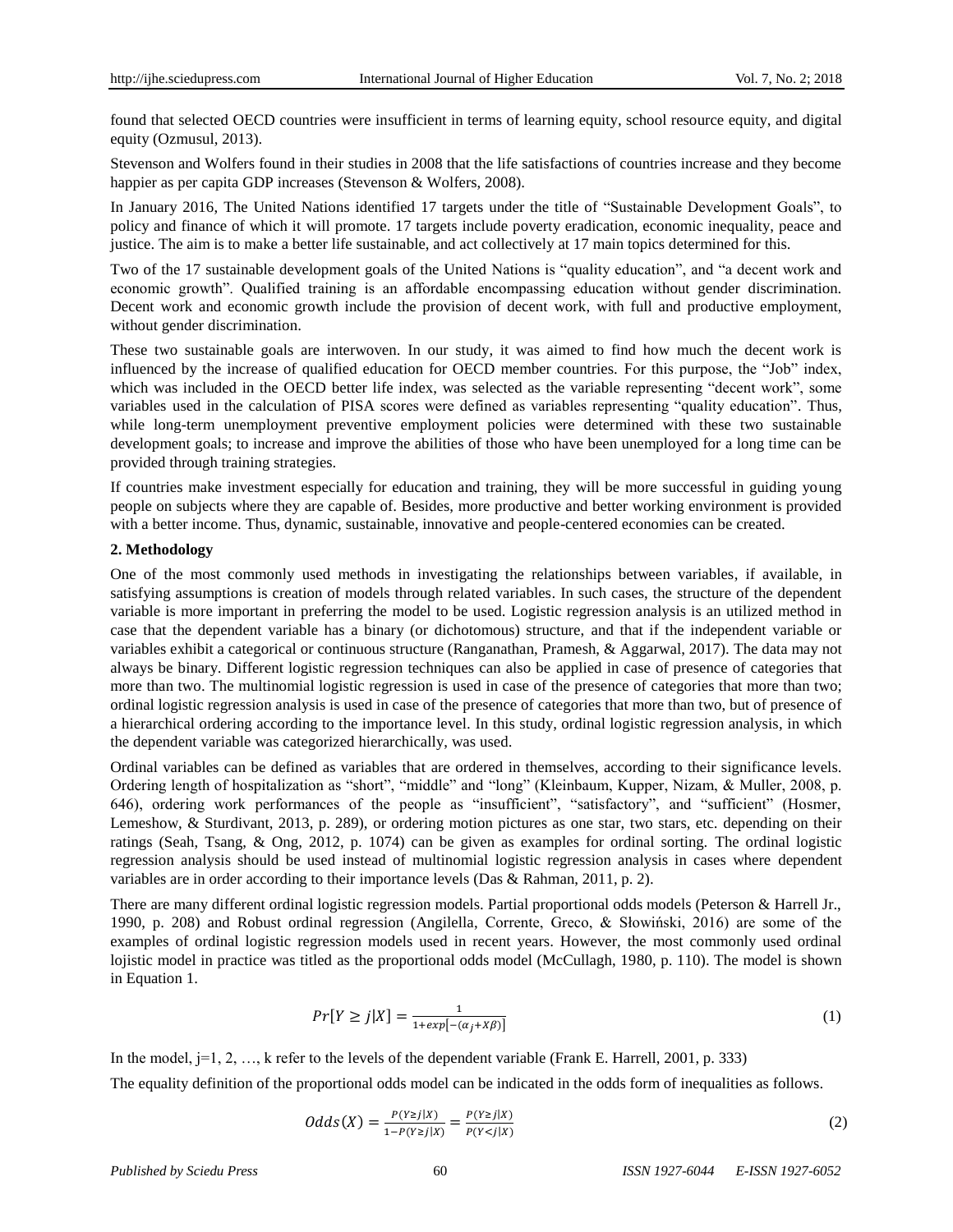If the equality of the statement of  $P(Y \geq i|X)$  in the formula (1) is written in the Equation 2, the equality will be as follows (Kleinbaum, Kupper, Nizam, & Muller, 2008, p. 648).

$$
Odds(X) = \frac{P(Y \ge j | X)}{P(Y < j | X)} = \exp[\alpha_j + X\beta] \tag{3}
$$

There are some assumptions to be satisfied in order to apply the ordinal logistic regression. It is parallel lines assumption at which the effect of the independent variable is the same for all categories of the dependent variable (Arfan & Sherwani, 2017, p.212). In other words, parallel lines assumption means that the correlation between dependent and independent variable does not change for the categories of dependent variable, and thus, to test the unchangeablity of the parameter estimates at cut-off points (Arı & Yıldız, 2014, p.10). The situation that can be encountered among categories in case of the distortion of assumption is shown by Fullerton and Xu (2012) in Figure 1.



Figure 1. The Parallel Line Assumption (Fullerton & Xu, 2012, p. 183)

The proportional odds assumption can be verified as follows:

$$
\frac{\gamma_j(x=0)/(1-\gamma_j(x=0))}{\gamma_j(x=1)/(1-\gamma_j(x=1))} = \exp(\beta)
$$
\n(4)

In this equation,  $\gamma_j(x) = \Pr(Y \le j|x)$  (Jeong, 2006, p. 1260). The assumptions that should be satisfied in order to apply the ordinal logistic regression with this hypothesis are:

- The dependent variable must be measured at the ordinal level.
- One or more of the independent variables must be continuous, categorical, or ordinal
- Multicollinearity should not be exist (two or more variables should not be highly correlated with each other).
- Proportional odds hypothesis should be provided (Reddy & Alemayehu, 2015, p.152).

## **3. Implementation**

The PISA test, which has been applied as a questionnaire to 15 year old students in 72 countries, in order to assess the education systems of the countries, investigates these systems from many aspects, and thus, reveals the differences between the education systems of the countries. In this study, the PISA scores of 34 OECD countries for 2015 were investigated. The data used in the study were compiled from Volume I (OECD, 2016), Volume II (OECD, 2016) and Volume III (OECD, 2017) bulletins, which included OECD PISA scores.

Science, Mathematics, and Reading scores, included in the PISA scores, are major indicators used in comparing countries with each other. In Figure 2, the relevant scores of OECD member countries were compared.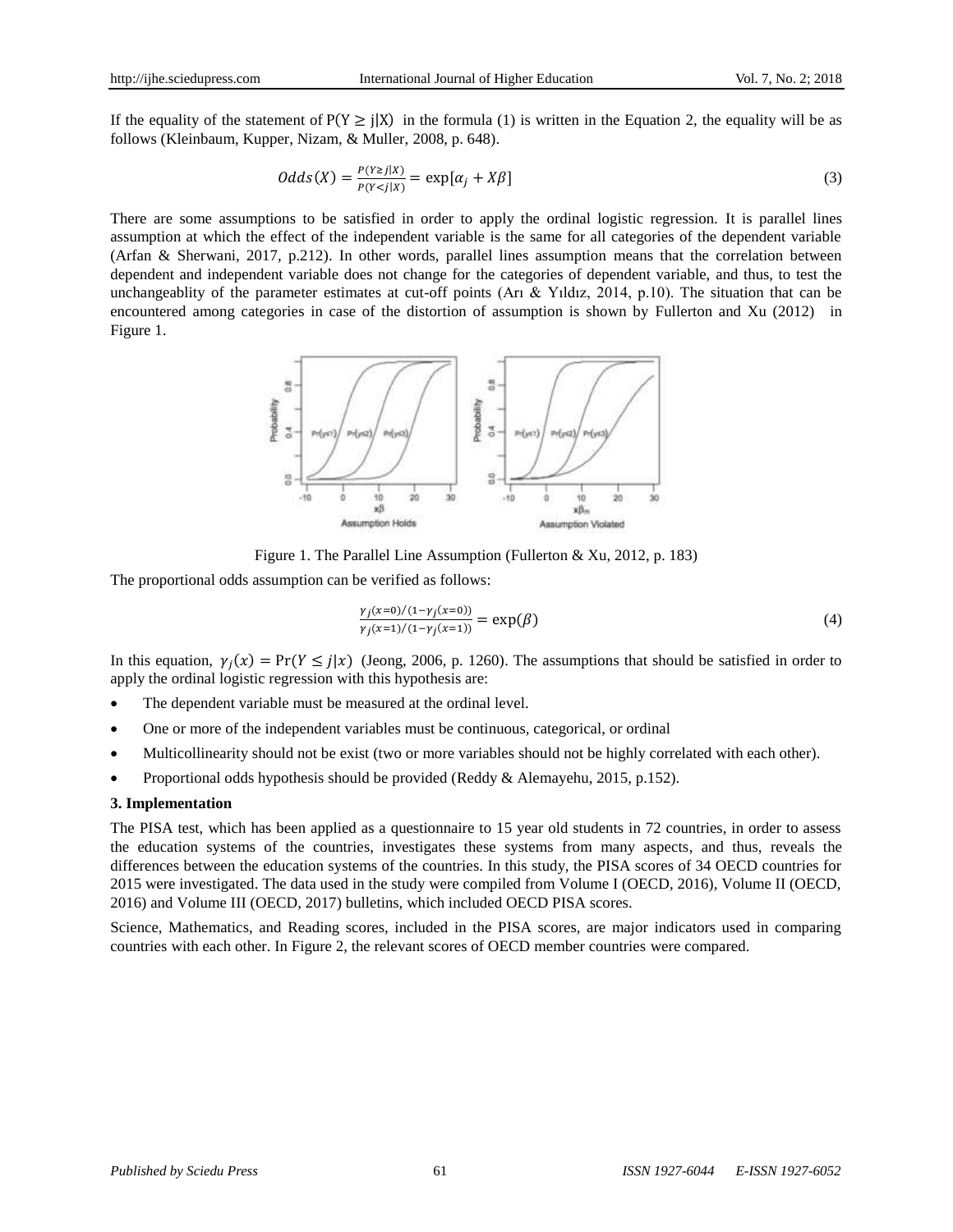

Figure 2. Comparison of Science, Mathematics and Reading Scores of OECD Member Countries

As can be seen from Figure 2, the highest Science and Mathematics score belongs to Japan, while the highest Reading score belongs to Canada. When all scores are examined, it can be determined that the lowest scores belong to Mexico.

Ignoring social conditions of the country, and considering that good education will provide good job opportunities; job index values in the "Better life index" calculated by OECD for 2015 (OECD, 2017) were investigated. The job index values, which have been created with the subtitles of job security which refers to the the risk of becoming unemployed of employed people; personal earnings which refers to the average annual earnings of full-time employees; long-term unemployment rate which refers to the percentage of unemployed people aged 15-64 years old who are actively seeking for a job for the last one year; and employment rate which refers to the ratio of people aged 15-64 years old, working in a job for a fee, is both an indicator of the development of countries, as well as a variable indicating individual's peace in working life. Therefore, job index values were examined for OECD countries.



Figure 3. Comparing Jobs Indexes of OECD Member Countries and displaying them with Box Plot

When the Jobs index is examined, the countries with highest job index value, such as Iceland, Switzerland and Norway, draw attention. However, it was observed that the value calculated for Greece is lower than the values calculated for all other countries.

At this stage of the study, the countries' job index values were divided into categories, defined from 1 to 5, in such a way that 1 implies the range of 0.00 to 1,99, 2 implies the range of 2,00 to 3,99, and the explanation of the job index values of the countries through the values measured by the PISA test were investigated.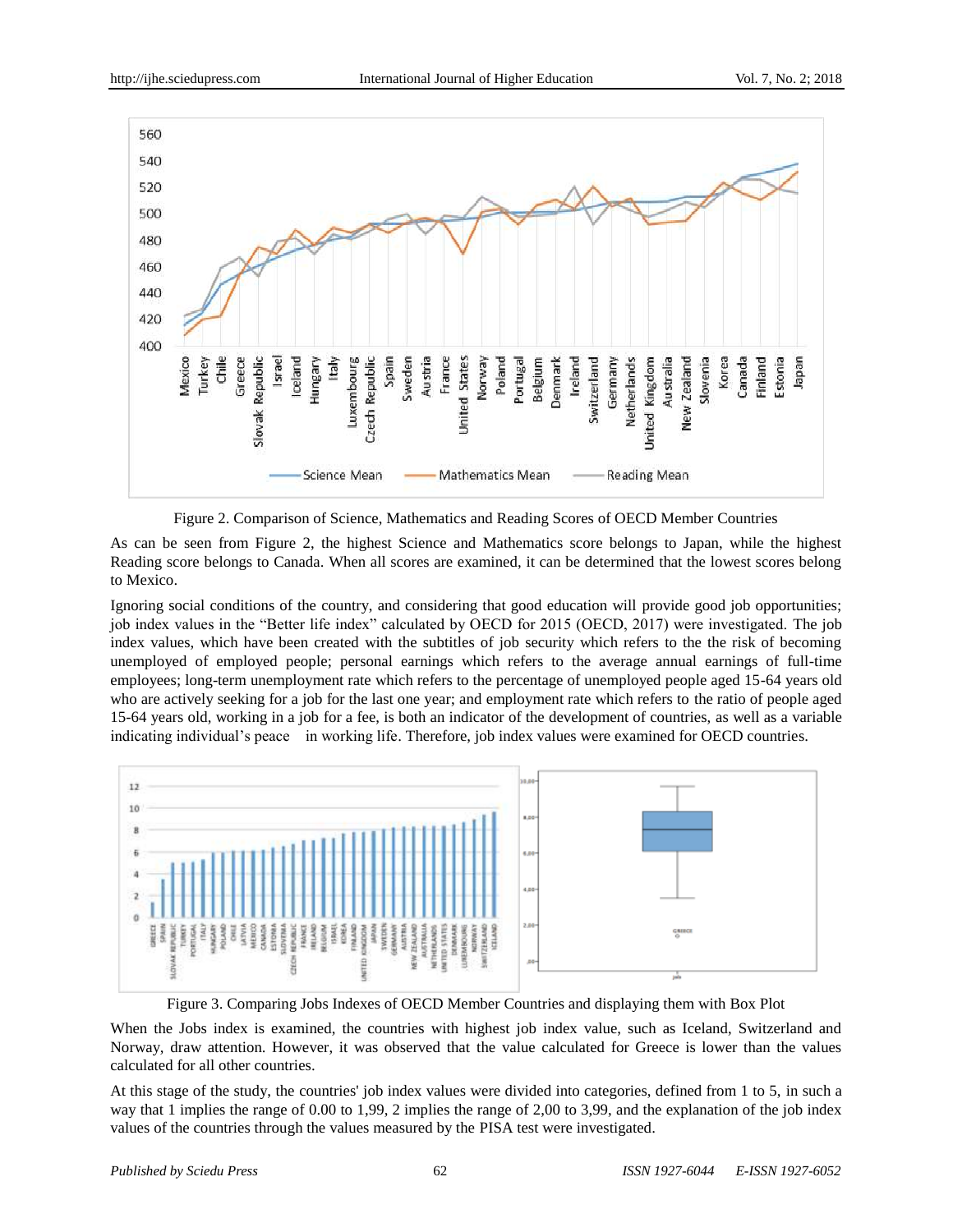For this purpose, ordinal logistic regression analysis was decided to be used. Jobs index category values were determined as dependent variable, the variables shown in Table 1, regarding some of the questions from the PISA test were determined as independent variables.

| Independent Variables' Labels                                                        | <b>Names</b>   |
|--------------------------------------------------------------------------------------|----------------|
| Percentage of 35-44 year-olds with tertiary education.                               | v1             |
| A good way to know if something is true is to do an experiment (agree or strongly    |                |
| agree $\%$ ).                                                                        | v2             |
| I generally have fun when I am learning science topics.                              | v <sub>3</sub> |
| I am interested in learning about science.                                           | v <sub>4</sub> |
| Many thingsI learn in my school science subjects will help me to get a job.          | v <sub>5</sub> |
| What I learn in my school subjects is important for me because I need this for what  |                |
| I want to do later on.                                                               | y6             |
| Watch TV programmes about science (very often or regularly).                         | v7             |
| Borrow or buy books on science topics.                                               | v8             |
| We have enough laboratory material that all cources can regularly use it.            | v9             |
| Our school spends extra money on up-to-date science equipment.                       | v10            |
| Percentage of students in schools offering the following science-releated activities |                |
| (science club).                                                                      | v11            |
| I want to be one of the best students in my class.                                   | v12            |
| Percentage of students who agreed/strongly agreed with the following statement:      |                |
| My parents are interested in my school activities.                                   | v13            |
| Percentage of students who expected to complete a university degree.                 | v14            |

One of the necessary conditions for the ordinal logistic regression to be applied is to be low of the correlation between independent variables. The correlation between the independent variables is shown in Figure 4.



Figure 4. Correlation Values Between Independent Variables

As can be seen in Figure 4, it can be said that there is no high correlation between variables. Starting from this point of view, it has been decided to apply the ordinal regression analysis through relevant variables.

The values which are the incators of goodness of fit for the model to be created by the variables indicated in Table 1 are shown in Table 2.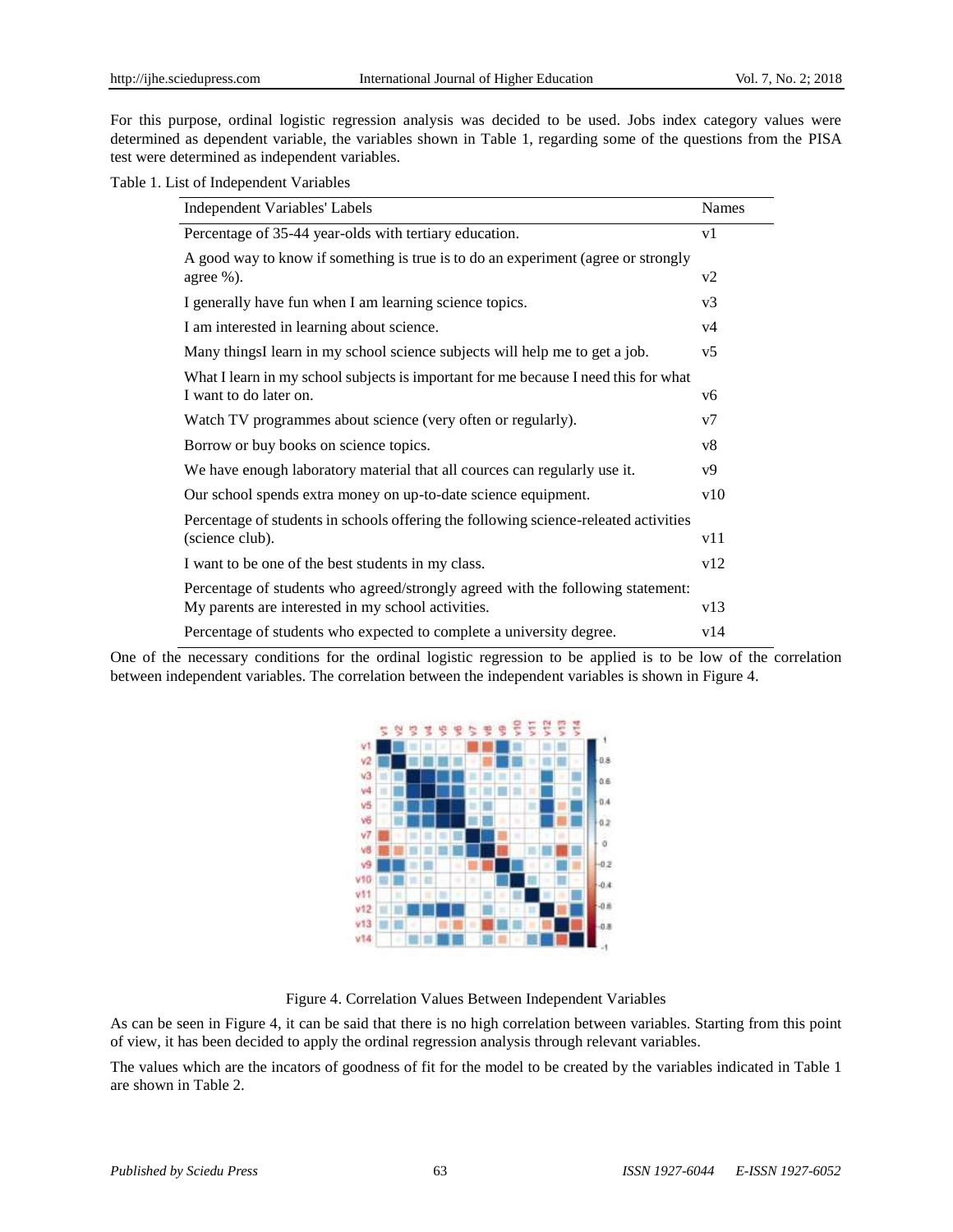### Table 2. Model Fitting Information

| $\tilde{\phantom{a}}$<br>Model | -2 Log Likelihood | Chi-Square | df | Sig.  |  |
|--------------------------------|-------------------|------------|----|-------|--|
| Intercept Only                 | 84,76             |            |    |       |  |
| Final                          | 28,512            | 56,248     | 14 | 0.000 |  |

In this test, which is used to test whether the model is suitable for being used in estimations, the model without explanatory variables is compared with the model with explanatory variables. Since p-value yielded lower than 0,05 for the calculated chi-square statistic, it is convinced that the model is suitable for using in estimations.

The goodness-of-fit test, which tests whether the observed data are suitable for fitted model is given in Table 3.

Table 3. Goodness-of-Fit

|          | Chi-Square | df   | Sig.  |
|----------|------------|------|-------|
| Pearson  | 37,92      | l 18 | 0.998 |
| Deviance | 28,512     | l 18 | 0.997 |

According to the result of Pearson chi-square test used for the null hypothesis test, which indicates that the data completely fit model, it can be said that he null hypothesis was accepted, the data fitted model, and so the model created is a good model.

In the logistic regression, R-squared values calculated for the ordinary least squares (OLS) regression models can not be calculated. Instead, the values obtained by different calculation methods and so-called pseudo R-squared are calculated. These values, as stated in the OLS regression, do not give information on to what extent the independent variables explain the percentage of the dependent variable. But, in studies, these calculated values are preferred to be as big as possible.

Table 4. Pseudo R-Square

| Pseudo<br>Value |       | R-Square |
|-----------------|-------|----------|
| Cox and Snell   | 0,809 |          |
| Nagelkerke      | 0,882 |          |
| McFadden        | 0.664 |          |

As can be seen from Table 4, the Cox and Snell R-squared value was calculated as 0,809 for model, Nagelkerke R-squared value as 0.882, and McFadden R-squared value as 0.664, respectively.

At this stage of the study, ordinal logistic regression model was created for the categories, the dependent variable of which was identified for jobs index, an the resuls are given in Table 5.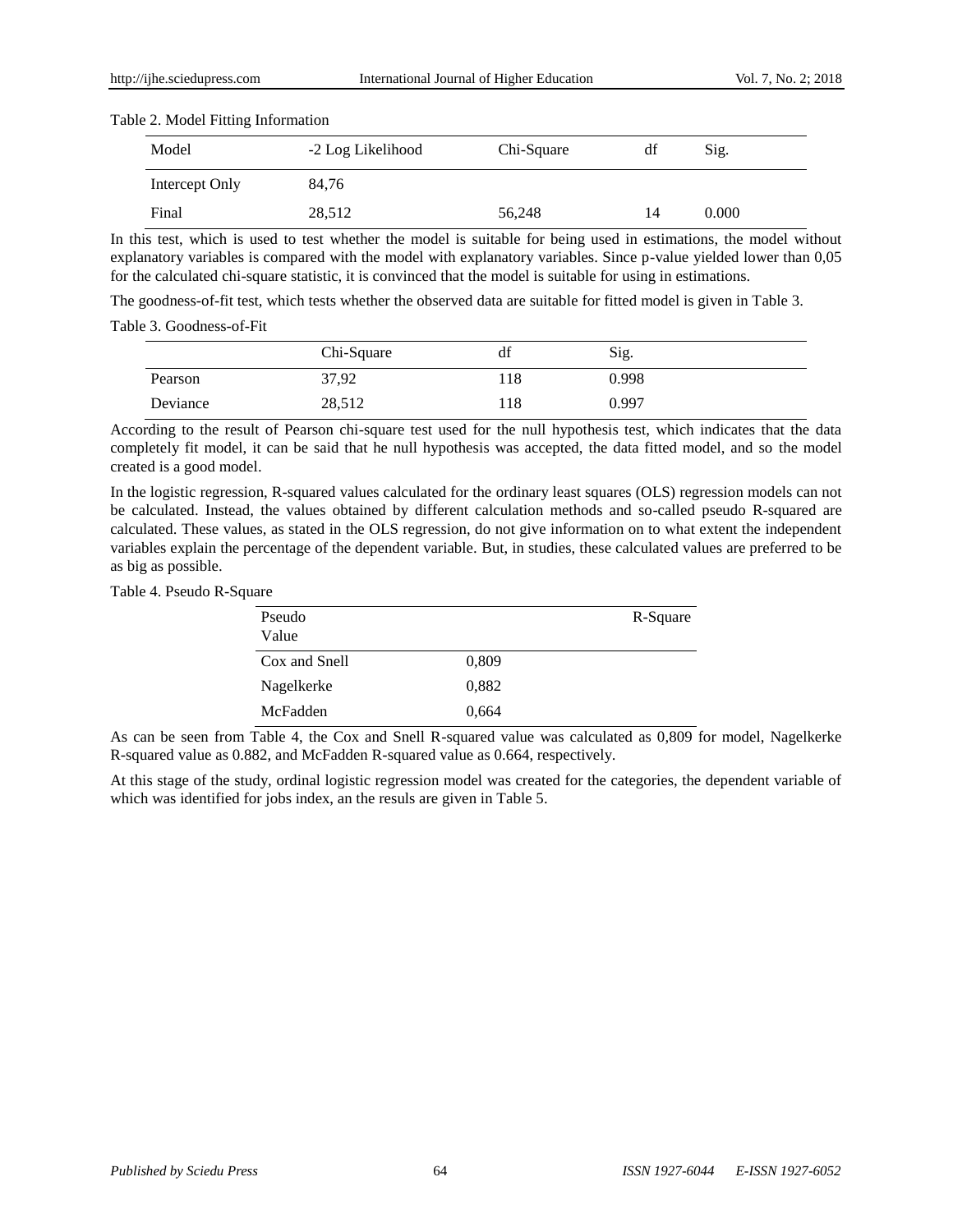|  | Table 5. Parameter Estimates |  |
|--|------------------------------|--|
|--|------------------------------|--|

|           |                  |            |        |       |       |             | 95%        | Confidence |
|-----------|------------------|------------|--------|-------|-------|-------------|------------|------------|
|           |                  | Estimate   | Std.   | Wald  |       |             | Interval   |            |
|           |                  |            | Error  |       | Sig.  | $e^{\beta}$ | Lower      | Upper      |
|           |                  |            |        |       |       |             | Bound      | Bound      |
|           | $[job = 1,00]$   | $-114,981$ | 49,469 | 5,402 | 0,02  |             | $-211,939$ | $-18,023$  |
| Threshold | $[job = 2,00]$   | $-113,65$  | 49,348 | 5,304 | 0,021 |             | $-210,371$ | $-16,929$  |
|           | $[job = 3,00]$   | $-107,423$ | 46,923 | 5,241 | 0,022 |             | $-199,391$ | $-15,455$  |
|           | $[job = 4,00]$   | $-99,433$  | 44,817 | 4,922 | 0,027 |             | $-187,272$ | $-11,593$  |
|           | v1               | $-0,072$   | 0,076  | 0,893 | 0,345 |             | $-0,22$    | 0,077      |
|           | v2               | $-0,265$   | 0,256  | 1,075 | 0,3   |             | $-0,766$   | 0,236      |
|           | v3               | 0,495      | 0,231  | 4,595 | 0,032 | 1,6405      | 0,042      | 0,947      |
|           | v4               | $-0,236$   | 0,173  | 1,857 | 0,173 |             | $-0,576$   | 0,104      |
|           | v5               | $-0,386$   | 0,273  | 2,009 | 0,156 |             | $-0,92$    | 0,148      |
|           | v6               | $-0,313$   | 0,206  | 2,307 | 0,129 |             | $-0,718$   | 0,091      |
| Location  | v7               | 0,361      | 0,199  | 3,291 | 0,07  |             | $-0,029$   | 0,75       |
|           | ${\bf v}{\bf 8}$ | $-1,108$   | 0,55   | 4,056 | 0,044 | 0,3302      | $-2,187$   | $-0,03$    |
|           | v9               | 0,258      | 0,122  | 4,464 | 0,035 | 1,2943      | 0,019      | 0,498      |
|           | v10              | $-0,191$   | 0,086  | 4,941 | 0,026 | 0,8261      | $-0,359$   | $-0,023$   |
|           | v11              | 0,023      | 0,037  | 0,376 | 0,54  |             | $-0,05$    | 0,095      |
|           | v12              | 0,412      | 0,203  | 4,107 | 0,043 | 1,5098      | 0,014      | 0,81       |
|           | v13              | $-0,739$   | 0,374  | 3,915 | 0,048 | 0,4776      | $-1,472$   | $-0,007$   |
|           | v14              | $-0,205$   | 0,098  | 4,322 | 0,038 | 0,8146      | $-0,398$   | $-0,012$   |

The threshold values of the coefficients according to job index categories, and the significancy of the coefficients in respect to the variables used are shown in Table 5. When independent variables were examined, following variables were found statistically significant: I generally have fun when I am learning science topics, Borrow or buy books on science topics, We have enough laboratory material that all cources can regularly use it, Our school spends extra money on up-to-date science equipment, I want to be one of the best students in my class, Percentage of students who agreed/strongly agreed with the following statement: My parents are interested in my school activities, Percentage of students who expected to complete a university degree.

It will be possible to talk about the effect of the related coefficient on the dependent variable by expressing the coefficients found significant within the scope of proportional odds ratio principle as the power of number e. The power forms of e's significant coefficients are shown in Table 5. Regarding the interpretation of continuous variables, to what extend increase or decrease occurs with  $(\exp \beta - 1)^*100$  transformation can be interpreted. Starting from this point of view, it can be said that a change in "I generally have fun when I am learning science topics" variable caused an increase of 64,05% in job index variable, a change in "We have enough laboratory material that all cources can regularly use it" variable caused a change of 29,43% in dependent variable, and a change in "I want to be one job index variable of the best students in my class" variable caused an increase of 50,98 % in job index variable. However, "Borrow or buy books on science topics" variable caused a decrease of 66,98% in job index variable, "Our school spends extra money on up-to-date science equipment" variable a decrease of 17,39%, "My parents are interested in my school activities" variable a decrease of 52,24%, and "Percentage of students who expected to complete a university degree" variable a decrease of 18,54%.

It was forementioned that the most important assumption for the application of the ordinal logistic regression analysis is the assumption of parallel lines. The hypotheses to be used in testing this assumption will be as follows:

 $H<sub>0</sub>$ : The parameter estimations pass through the same intersection point.

 $H<sub>1</sub>$ : The parameter estimations pass through a different intersection point.

(Yavuz, Deveci, Karabulut & Sentürk, 2014, p. 107). The results for the chi-squared test performed for testing these hypotheses are shown in Table 6.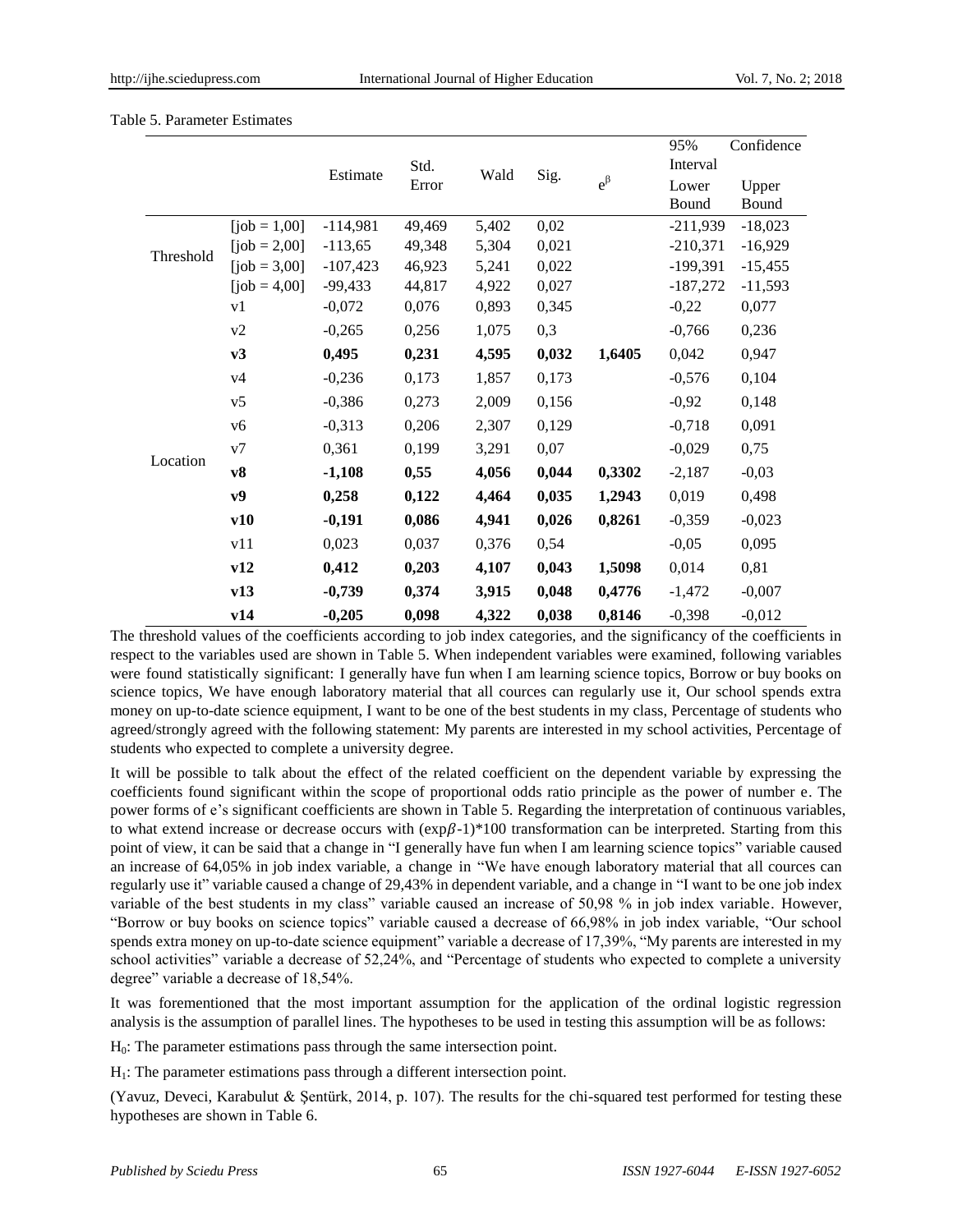| Table 6. Test of Parallel Lines |
|---------------------------------|
|                                 |

| Model           | -2 Log Likelihood | Chi-Square | df | Sig.  |  |
|-----------------|-------------------|------------|----|-------|--|
| Null Hypothesis | 28,512            |            |    |       |  |
| General         |                   | 28,512     | 42 | 0.944 |  |

p-value was found greater than 0.05 as a result of the analysis made, which means that hypothesis  $H_0$  can not be rejected. Accordingly, it can be said that the categories of job index variable are parallel to each other. Thus, it can be suggested that parallel lines assumption required for the results of regression analysis to be used was satisfied.

### **4. Conclusions**

The quality of an adult's daily working life comprising the major part of his life, will also increase the quality of his social life. Having a good working life is also associated with having a job that one desires and regards it as suitable for himself. But as will be acknowledged all over the world, the quality of a job that one can have will be affected in direct proportion to the quality of his education and his ability to meet company's demands. Through PISA tests that have been in use since 2000, it is possible to test how students use knowledge and skills that they achieved in school, in real life. The testability of that gives the opportunity to increase the quality of education.

Improving education and people's enhancing the quality of their own education are also closely related to their future profession and their professional success. Starting from this point of view, that how the variables in the PISA test which was implemented by the OECD in 2015, used to test the qualified education, affect decent work, was investigated by ordinal regression analysis in this study.

In this study for OECD member countries, students' having fun while learning topics in their schools, students' being in possession of enough laboratory materials to use in all courses, and their desire to be one of the best students in their class creates an job index value enhancing effect. However, borrowing or buying a book on science, schools' spend more money for science equipments, families's interests in school activities, and students' expectation to complete college decrease the people's job index values.

[Starting from](http://tureng.com/tr/turkce-ingilizce/starting%20from%20this%20(point%20of%20view)) findings, it can be said that transformation of education into entertaining and practical state with materials, decisiveness of student are important factors for students to find a decent job in the future. But, it can be stated that disinclining students with excess equipment, involvement of families in students' tasks, families' expactations of students on receiving an university grade will adversely influence people in finding a decent job.

#### **References**

- Angilella , S., Corrente, S., Greco, S., & Słowiński, R. (2016). Robust Ordinal Regression and Stochastic Multiobjective Acceptability Analysis in multiple criteria hierarchy process for the Choquet integral preference model. *Omega*(63), 154-169. https://doi.org/10.1016/j.omega.2015.10.010
- Arı, E., & Yıldız, Z. (2014). Parallel Lines Assumption in Ordinal Logistic Regression And Analysis Approaches. *International Interdisciplinary Journal of Scientific Research, 1*(3), 8-23.
- Arfan, M., & Sherwani, R. (2017, January 1). Ordinal Logit and Multilevel Ordinal Logit Models: An Application on Wealth Index MICS-Survey Data. *Pakistan Journal of Statistics & Operation Research, 13*(1), 211-226. https://doi.org/10.18187/pjsor.v13i1.1801
- Bulle, N. (2011). Comparing OECD Educational Models through the Prism of PISA. *Comparative Education*, 503-521. https://doi.org/10.1080/03050068.2011.555117
- Bustillo Liorente, R., & Macias, E. (2005). Job Satisfaction as an Indicator of the Quality of Work. *Journal of Behavioral and Experimental Economics, 34*(5), 656-673. https://doi.org/10.1016/j.socec.2005.07.027
- Campbell, D. (2014). *Perspectives on Labour Economics for Development.* International Labour Organization, The Labour Market in Developing Countires. Geneva: International Labour Office.
- Cazes, S., Hijzen, A., & Saint-Martin, A. (2015). Measuring and Assessing Job Quality. *OECD Social, Employment and Migration Working Papers*(174), 1-51. https://doi.org/10.1787/5jrp02kjw1mr-en
- Das, S., & Rahman, R. (2011). Application of Ordinal Logistic Regression Analysis in Determining Risk Factors of Child Malnutrition in Bangladesh. *Nutrition Journal, 10*(124), 1-11. https://doi.org/10.1186/1475-2891-10-124
- Dossey, J., O'Sullivan, C., & Gonzales, P. (2006). *Problem Solving in the PISA and TIMSS 2003 Assessments.* Washington: Institue of Education Sciences.